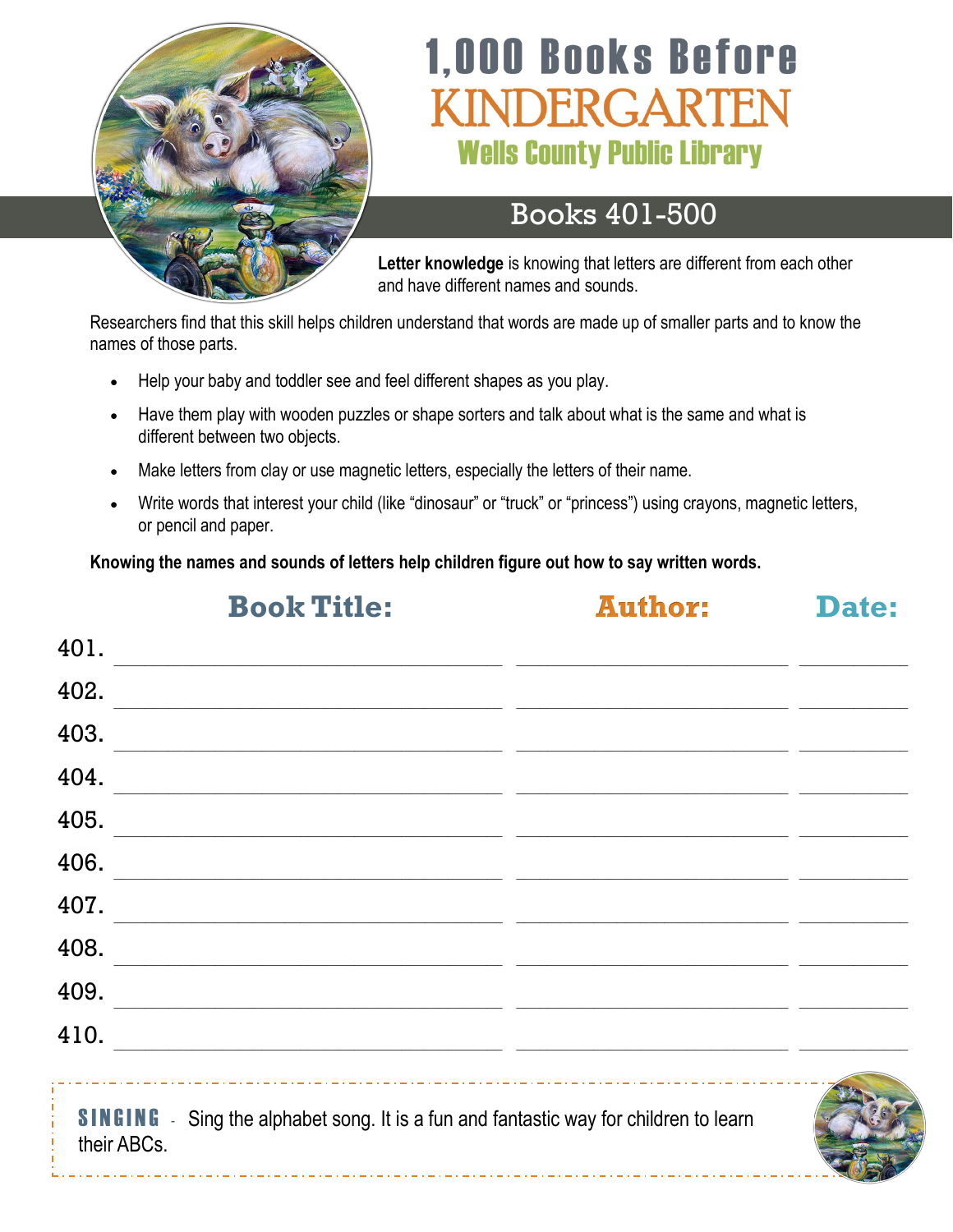**Author:** 

Date:

| 411.<br><u> 1989 - Johann Stoff, Amerikaansk politiker (* 1989)</u>                                                            |                                                                                                                                                                                                                                       |  |
|--------------------------------------------------------------------------------------------------------------------------------|---------------------------------------------------------------------------------------------------------------------------------------------------------------------------------------------------------------------------------------|--|
| 412.                                                                                                                           |                                                                                                                                                                                                                                       |  |
| 413.<br>the contract of the contract of the contract of the contract of the contract of the contract of the                    |                                                                                                                                                                                                                                       |  |
| 414.<br><u> 1999 - Jacques Maria de la Carlo de la Carlo de la Carlo de la Carlo de la Carlo de la Carlo de la Carlo de l</u>  |                                                                                                                                                                                                                                       |  |
| 415.<br><u> 1999 - John Stone, Amerikaans van die Stone van die Stone van die Stone van die Stone van die Stone van die S</u>  |                                                                                                                                                                                                                                       |  |
| 416.<br><u> 1980 - Jan Samuel Barbara, margaret eta idazlea (h. 1980).</u>                                                     |                                                                                                                                                                                                                                       |  |
| 417.                                                                                                                           |                                                                                                                                                                                                                                       |  |
| 418.<br><u> 1980 - Johann Barn, mars eta bat erroman eta bat erroman erroman ezkin erroman ez erroman ez erroman ez erroma</u> |                                                                                                                                                                                                                                       |  |
| 419.<br><u> 1990 - Jan Sarajević, politika i postala i postala i postala i postala i postala i postala i postala i postal</u>  |                                                                                                                                                                                                                                       |  |
| 420.                                                                                                                           |                                                                                                                                                                                                                                       |  |
| 421.                                                                                                                           |                                                                                                                                                                                                                                       |  |
| 422.<br><u> 2000 - Andrea Andrew Amerikaanse kommunister (het die volgens die volgens van die volgens van die volgens van</u>  |                                                                                                                                                                                                                                       |  |
| 423.                                                                                                                           |                                                                                                                                                                                                                                       |  |
| 424.<br><u> 1999 - Jacques Alexandro II, poeta estado en la contrada de la contrada de la contrada de la contrada de la c</u>  |                                                                                                                                                                                                                                       |  |
| 425.                                                                                                                           |                                                                                                                                                                                                                                       |  |
| 426.                                                                                                                           |                                                                                                                                                                                                                                       |  |
| 427.                                                                                                                           |                                                                                                                                                                                                                                       |  |
| 428.                                                                                                                           |                                                                                                                                                                                                                                       |  |
| 429.                                                                                                                           |                                                                                                                                                                                                                                       |  |
| 430.<br><u> 1989 - John Stein, Amerikaansk konstantinopler († 1908)</u>                                                        |                                                                                                                                                                                                                                       |  |
|                                                                                                                                | $\mathbf{u}$ and $\mathbf{u}$ are the contract of the contract of the contract of the contract of the contract of the contract of the contract of the contract of the contract of the contract of the contract of the contract of the |  |



TALKING - Talk about things around you, say what is alike and what is different, help children recognize shapes and point out letters around you.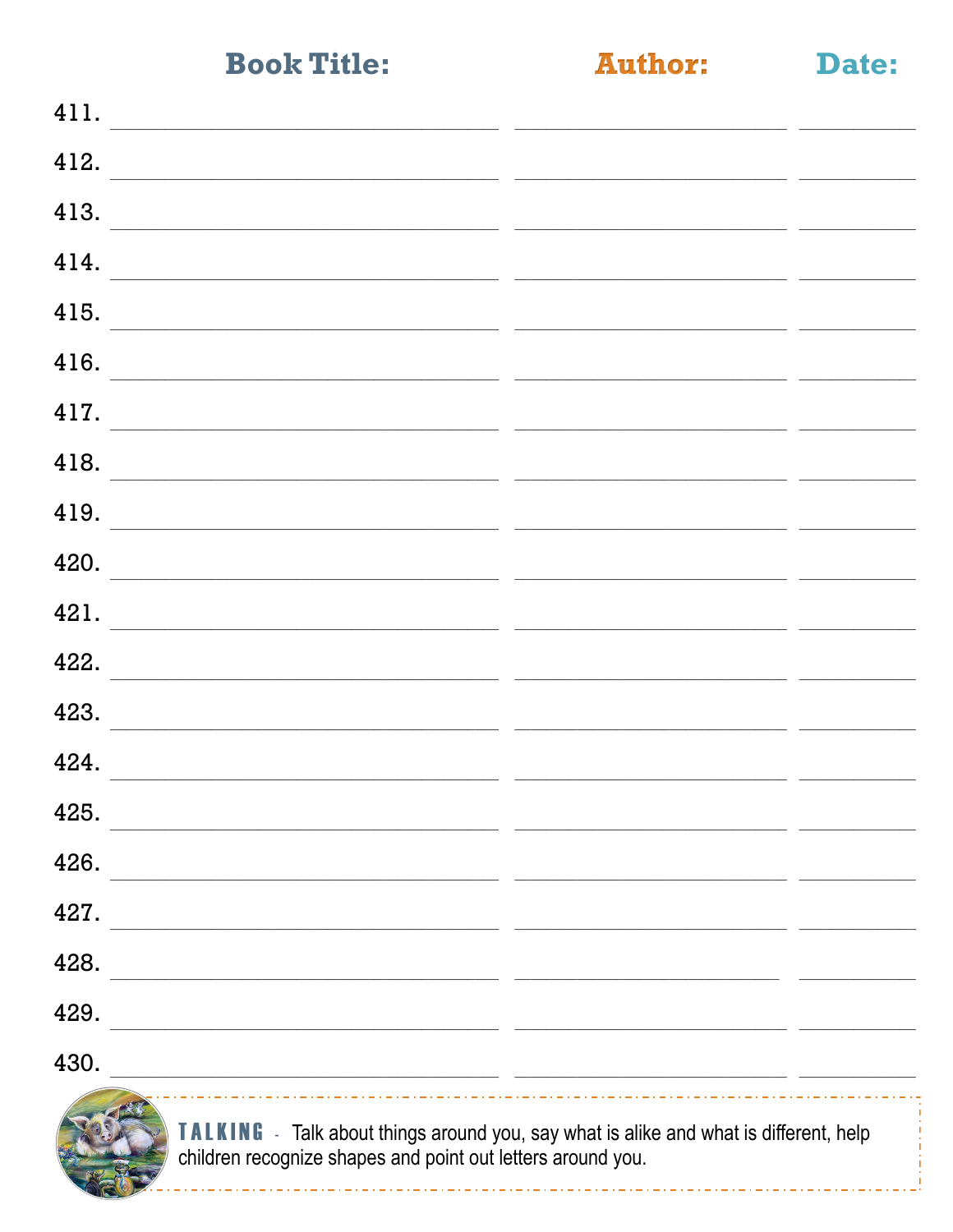**Author:** 

Date:

| 431.                                                                                                                                                                                                                                  |  |  |
|---------------------------------------------------------------------------------------------------------------------------------------------------------------------------------------------------------------------------------------|--|--|
| 432.                                                                                                                                                                                                                                  |  |  |
| 433.<br>the control of the control of the control of the control of the control of the control of the control of the control of the control of the control of the control of the control of the control of the control of the control |  |  |
| 434.<br><u> 1980 - Johann Barbara, martxa alemaniar argumento estas estas estas en la contrada de la contrada de la contra</u>                                                                                                        |  |  |
| 435.                                                                                                                                                                                                                                  |  |  |
| 436.<br>the control of the control of the control of the control of the control of the control of                                                                                                                                     |  |  |
| 437.<br><u> 1989 - Johann John Stone, markin film yn y brening yn y brening yn y brening yn y brening yn y brening yn y b</u>                                                                                                         |  |  |
| 438.                                                                                                                                                                                                                                  |  |  |
| 439.                                                                                                                                                                                                                                  |  |  |
| 440.                                                                                                                                                                                                                                  |  |  |
| 441.                                                                                                                                                                                                                                  |  |  |
| 442.                                                                                                                                                                                                                                  |  |  |
| 443.                                                                                                                                                                                                                                  |  |  |
| 444.                                                                                                                                                                                                                                  |  |  |
| 445.                                                                                                                                                                                                                                  |  |  |
| 446.                                                                                                                                                                                                                                  |  |  |
| 447.                                                                                                                                                                                                                                  |  |  |
| 448.                                                                                                                                                                                                                                  |  |  |
| 449.                                                                                                                                                                                                                                  |  |  |
| 450.                                                                                                                                                                                                                                  |  |  |
| <b>CONTRACTOR</b><br>i Timor                                                                                                                                                                                                          |  |  |

READING - Point out shapes in books. Being able to distinguish and know shapes helps a child begin to have awareness of letters.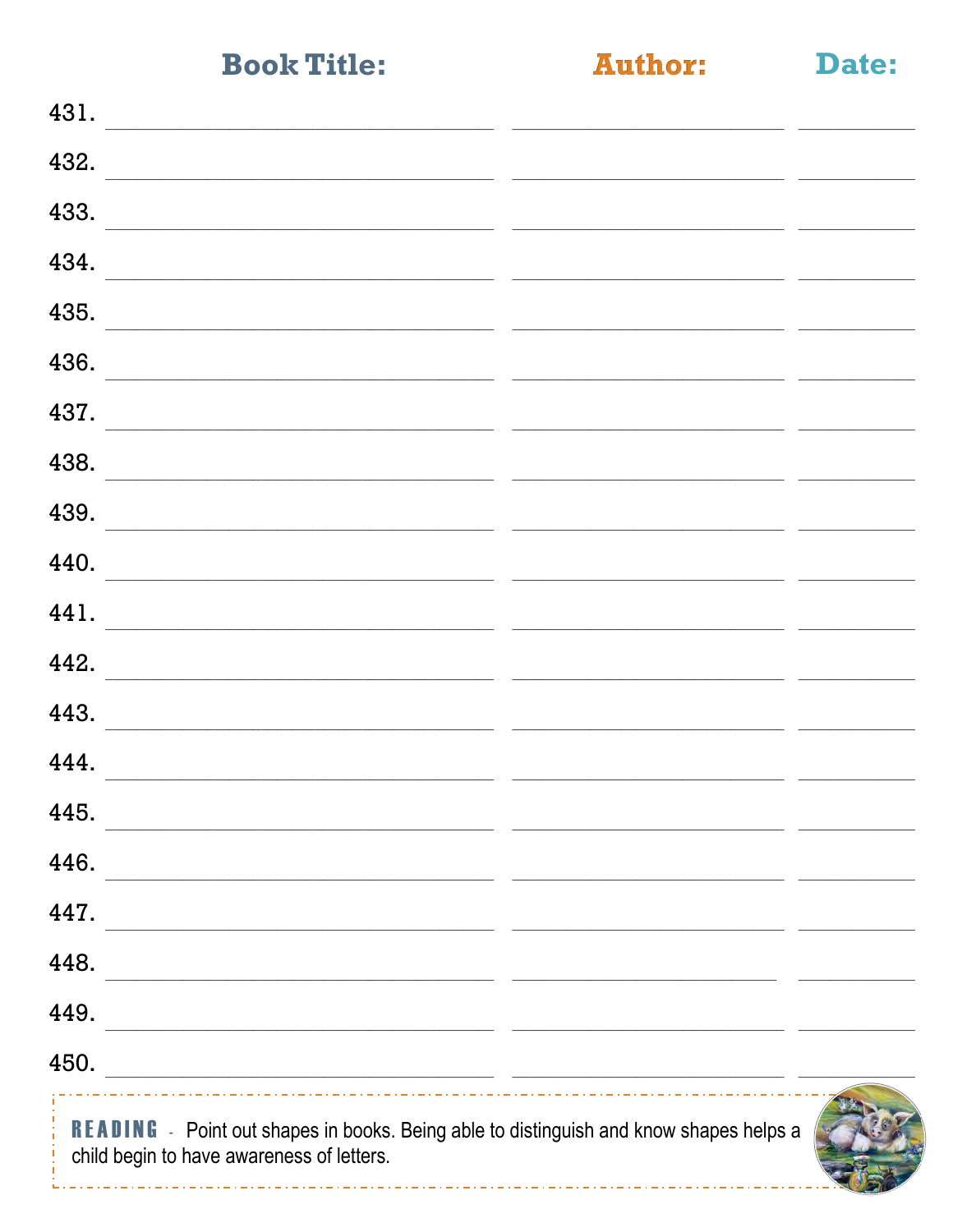**Author:** 

Date:

| 451.                                                                                                                                                                                                                                  |                                                                                                                                                                                                                                      |                          |
|---------------------------------------------------------------------------------------------------------------------------------------------------------------------------------------------------------------------------------------|--------------------------------------------------------------------------------------------------------------------------------------------------------------------------------------------------------------------------------------|--------------------------|
| 452.                                                                                                                                                                                                                                  | <u> 1990 - Jan Alexandro Alexandro Alexandro (h. 1980).</u>                                                                                                                                                                          |                          |
| 453.<br><u> 1980 - John Stein, Amerikaansk kanton (</u>                                                                                                                                                                               | <u> 1999 - Johann John Stone, mars and de la provincia de la provincia de la provincia de la provincia de la provi</u>                                                                                                               |                          |
| 454.                                                                                                                                                                                                                                  |                                                                                                                                                                                                                                      |                          |
| 455.                                                                                                                                                                                                                                  | <u> 1990 - Jan Alexander Alexander (h. 1980).</u><br>1900 - Johann Barn, fransk politik amerikansk politik (h. 1900).                                                                                                                |                          |
| 456.<br>the control of the control of the control of the control of the control of the control of the control of the control of the control of the control of the control of the control of the control of the control of the control | <u> The Communication of the Communication of the Communication of the Communication of the Communication of the Communication of the Communication of the Communication of the Communication of the Communication of the Commun</u> |                          |
| 457.                                                                                                                                                                                                                                  |                                                                                                                                                                                                                                      |                          |
| 458.<br>the contract of the contract of the contract of the contract of the contract of the contract of                                                                                                                               |                                                                                                                                                                                                                                      |                          |
| 459.                                                                                                                                                                                                                                  | <u> 2000 - Jan James Alexandri, martin alemaniar (h. 2000).</u>                                                                                                                                                                      | <b>Contract Contract</b> |
| 460.                                                                                                                                                                                                                                  | <u> 1999 - Jacques Alexandro III, poet e alexandro de la contrada de la contrada de la contrada de la contrada d</u>                                                                                                                 |                          |
| 461.                                                                                                                                                                                                                                  |                                                                                                                                                                                                                                      |                          |
| 462.<br><u> 1980 - Jan Barbara, martin a shekara 1980 - An tsara 1980 - An tsara 1980 - An tsara 1980 - An tsara 1980 - A</u>                                                                                                         |                                                                                                                                                                                                                                      |                          |
| 463.                                                                                                                                                                                                                                  |                                                                                                                                                                                                                                      |                          |
| 464.                                                                                                                                                                                                                                  |                                                                                                                                                                                                                                      |                          |
| 465.                                                                                                                                                                                                                                  |                                                                                                                                                                                                                                      |                          |
| 466.                                                                                                                                                                                                                                  | <u> 1989 - Johann Stoff, deutscher Stoff, der Stoff, der Stoff, der Stoff, der Stoff, der Stoff, der Stoff, der S</u>                                                                                                                |                          |
| 467.                                                                                                                                                                                                                                  | <u> 1989 - Jan Samuel Barbara, margaret eta biztanleria (h. 1989).</u>                                                                                                                                                               |                          |
| 468.                                                                                                                                                                                                                                  | <u> 1989 - Johann Stoff, deutscher Stoffen und der Stoffen und der Stoffen und der Stoffen und der Stoffen und der</u>                                                                                                               |                          |
| 469.                                                                                                                                                                                                                                  | <u> 1989 - Jan James James Sandarík (f. 1989)</u>                                                                                                                                                                                    |                          |
| 470.                                                                                                                                                                                                                                  | <u> 1990 - Jacques Alexandro III, poeta estadounidense de la contradición de la contradición de la contradición d</u>                                                                                                                |                          |
|                                                                                                                                                                                                                                       | WRITING Draw shangs in bright colors or cut shangs from brightly colored paper                                                                                                                                                       |                          |



**WRITING** - Draw shapes in bright colors or cut shapes from brightly colored paper.<br>Show your baby the shapes and say their names. When you play with a ball say, "The ball is round."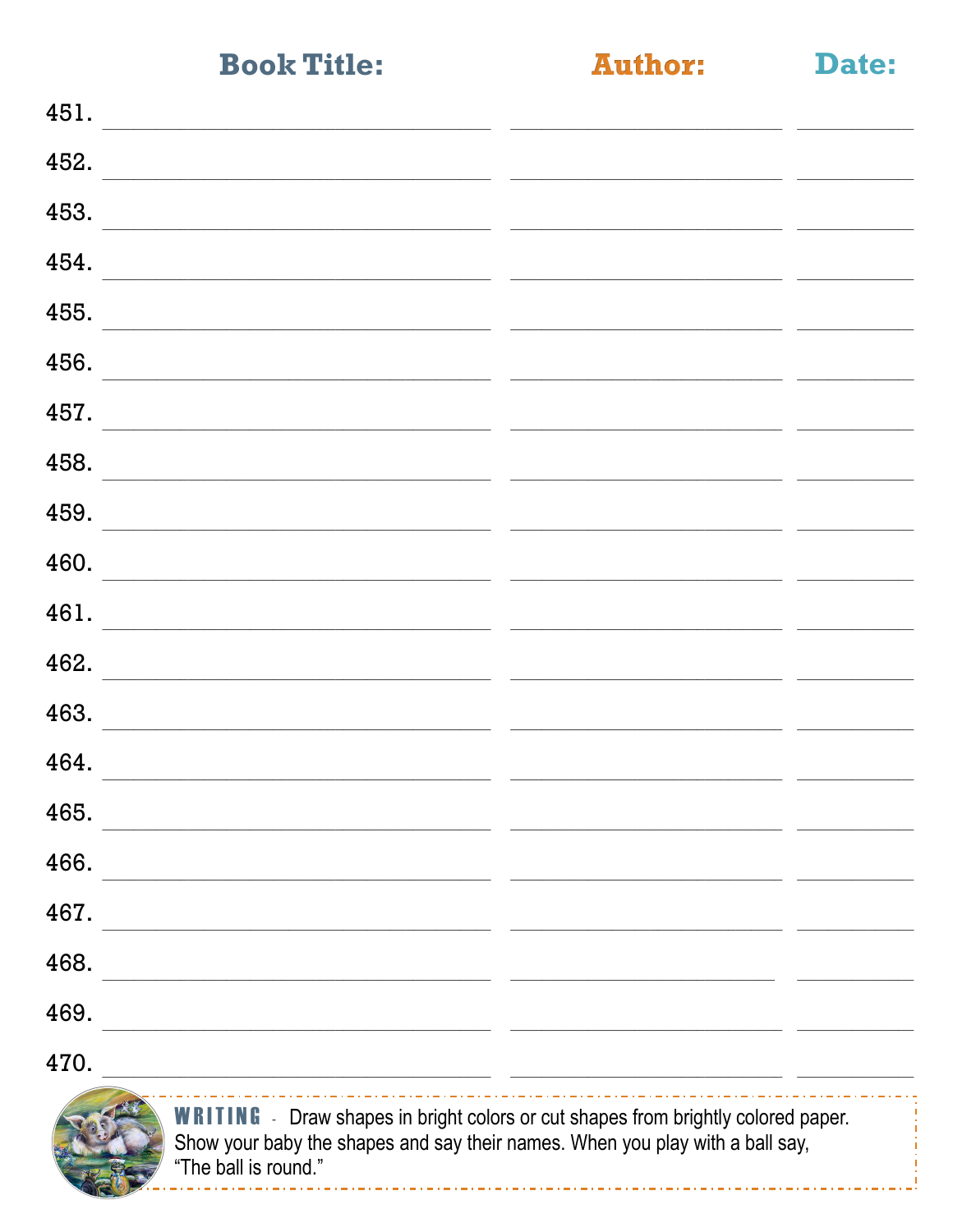**Author:** 

|  | the contract of the contract of | - 3<br>. . |  |
|--|---------------------------------|------------|--|

| 471.                                                                                                                                                                                                                                         |  |
|----------------------------------------------------------------------------------------------------------------------------------------------------------------------------------------------------------------------------------------------|--|
| 472.                                                                                                                                                                                                                                         |  |
| 473.                                                                                                                                                                                                                                         |  |
| 474.                                                                                                                                                                                                                                         |  |
| 475.<br><u> 1990 - John Stein, Amerikaans en beskriuwer in de Fryske kommunister en beskriuwer in de Fryske kommunister o</u>                                                                                                                |  |
| 476.                                                                                                                                                                                                                                         |  |
| 477.                                                                                                                                                                                                                                         |  |
| 478.                                                                                                                                                                                                                                         |  |
| 479.                                                                                                                                                                                                                                         |  |
| 480.                                                                                                                                                                                                                                         |  |
| 481.                                                                                                                                                                                                                                         |  |
| 482.<br><u> 1980 - Jan Salam Barat, masa kacamatan ing Kabupaten Ing Kabupaten Ing Kabupaten Ing Kabupaten Ing Kabupaten Ing Kabupaten Ing Kabupaten Ing Kabupaten Ing Kabupaten Ing Kabupaten Ing Kabupaten Ing Kabupaten Ing Kabupaten</u> |  |
| 483.                                                                                                                                                                                                                                         |  |
| 484.<br><u> 1989 - Johann Harry Harry Harry Harry Harry Harry Harry Harry Harry Harry Harry Harry Harry Harry Harry Harry</u>                                                                                                                |  |
| 485.                                                                                                                                                                                                                                         |  |
| 486.<br><u> 1989 - Johann Harry Harry Harry Harry Harry Harry Harry Harry Harry Harry Harry Harry Harry Harry Harry Harry</u>                                                                                                                |  |
| 487.<br><u> 1980 - Jan James James Barnett, amerikan basar personal (h. 1980).</u>                                                                                                                                                           |  |
| 488.<br><u> 1989 - Jan Alexandri, prima matematika eta politika (h. 1989).</u>                                                                                                                                                               |  |
| 489.<br><u> 1989 - Johann Stoff, deutscher Stoff, der Stoff, der Stoff, der Stoff, der Stoff, der Stoff, der Stoff, der S</u>                                                                                                                |  |
| 490.<br><u> 2000 - Andrea State Barbara, amerikan personal di personal dengan personal di personal dengan personal di pe</u>                                                                                                                 |  |
| <b>PLAYING</b> - Play letter-matching games. For younger children use only a few letters.<br>As your child learns more letters, you can make the game more challenging by adding                                                             |  |

upper and lowercase letters or letters with different fonts. الموارد الموارد الموارد الموارد الموارد الموارد الموارد الموارد الموارد الموارد الموارد الموارد الموارد الموارد